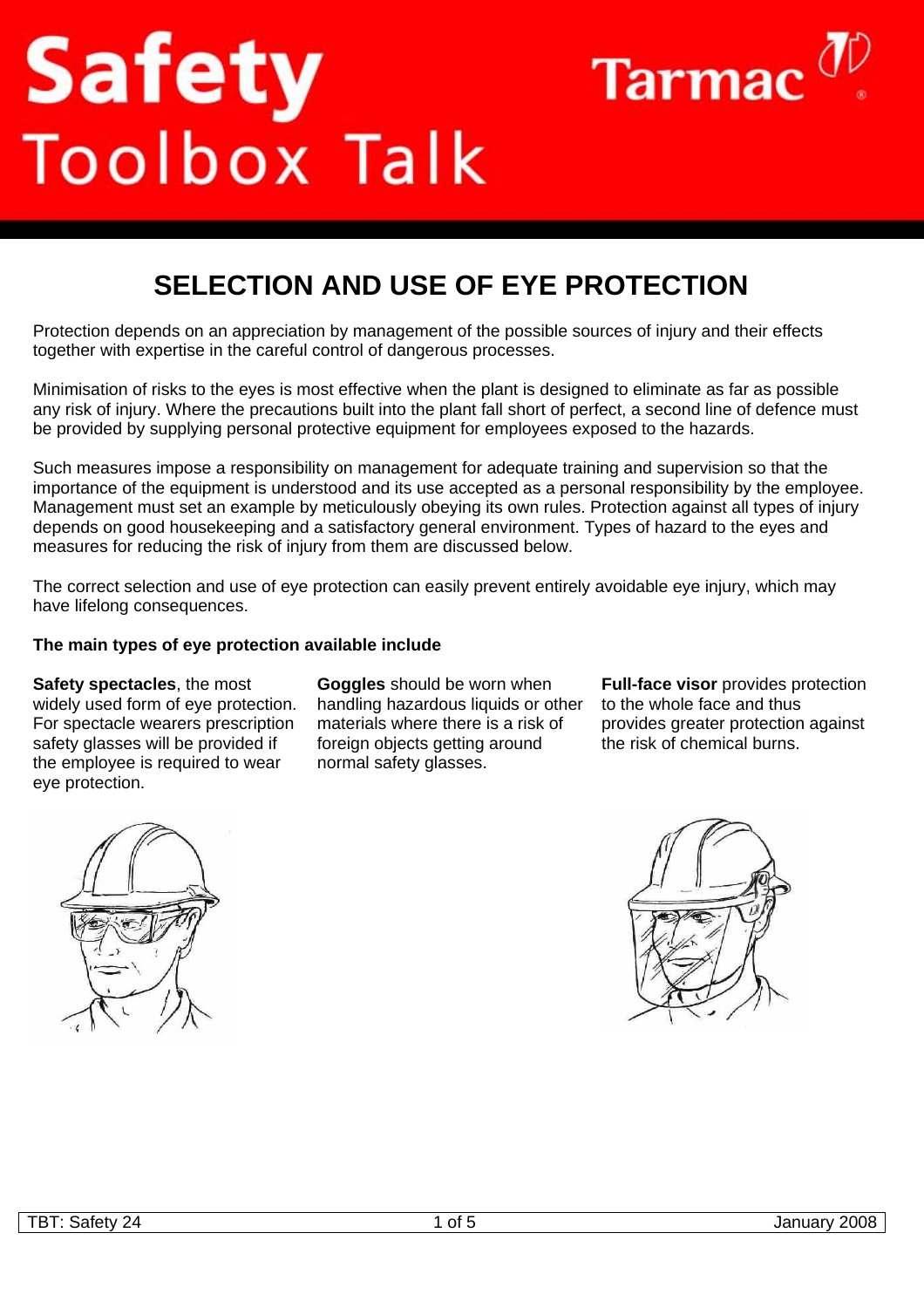## **The correct type of eye protection must be selected for the hazard.**

The hazards that need to be considered include:

- impact by solid particles
- droplets and splashes of liquids, including hot liquids
- large dust particles
- gas and fine dust particles
- molten metal and hot solids

For adequate protection, the eye protection used must meet the required standard, and this is set out in BS EN 166, summarized as follows.

| <b>Current description</b>     | <b>Former hazard description</b><br><b>Marking</b> |                           |
|--------------------------------|----------------------------------------------------|---------------------------|
| Increased robustness           | <b>EN 166 S</b>                                    | Basic impact (12m/sec)    |
| Low energy (45m/sec)           | <b>EN 166 F</b>                                    | Grade 2 impact (45m/sec)  |
| Medium energy (120m/sec)       | <b>EN 166 B</b>                                    | Grade 1 impact (120m/sec) |
| High energy (190m/sec)         | <b>EN 166 A</b>                                    | No equivalent             |
| Droplets & splashes of liquids | EN 166-3                                           | Chemical splash           |
| Large dust particles           | EN 166-4                                           | Dust                      |
| Gas & fine dust particles      | EN 166-5                                           | Gas                       |
| Short circuit electric arc     | EN 166-8                                           | No equivalent             |
| Molten metal and hot solids    | EN 166-9                                           | Molten metal              |

#### **Examples of the types of eye protection available and their application:**

| <b>Safety spectacles</b> | Low to medium energy impact<br>Large dust particles                                      |
|--------------------------|------------------------------------------------------------------------------------------|
| <b>Goggles</b>           | Low, medium to high energy impact<br>Large dust particles<br>Gas and fine dust particles |
| <b>Full face visor</b>   | Increased robustness<br>Droplets and splashes of liquids                                 |
| Retractable visor        | Increased robustness, low energy impact<br>Large dust particles (limited)                |
| <b>Welding shield</b>    | Welding applications (meeting BS EN 169 and BS EN 175)                                   |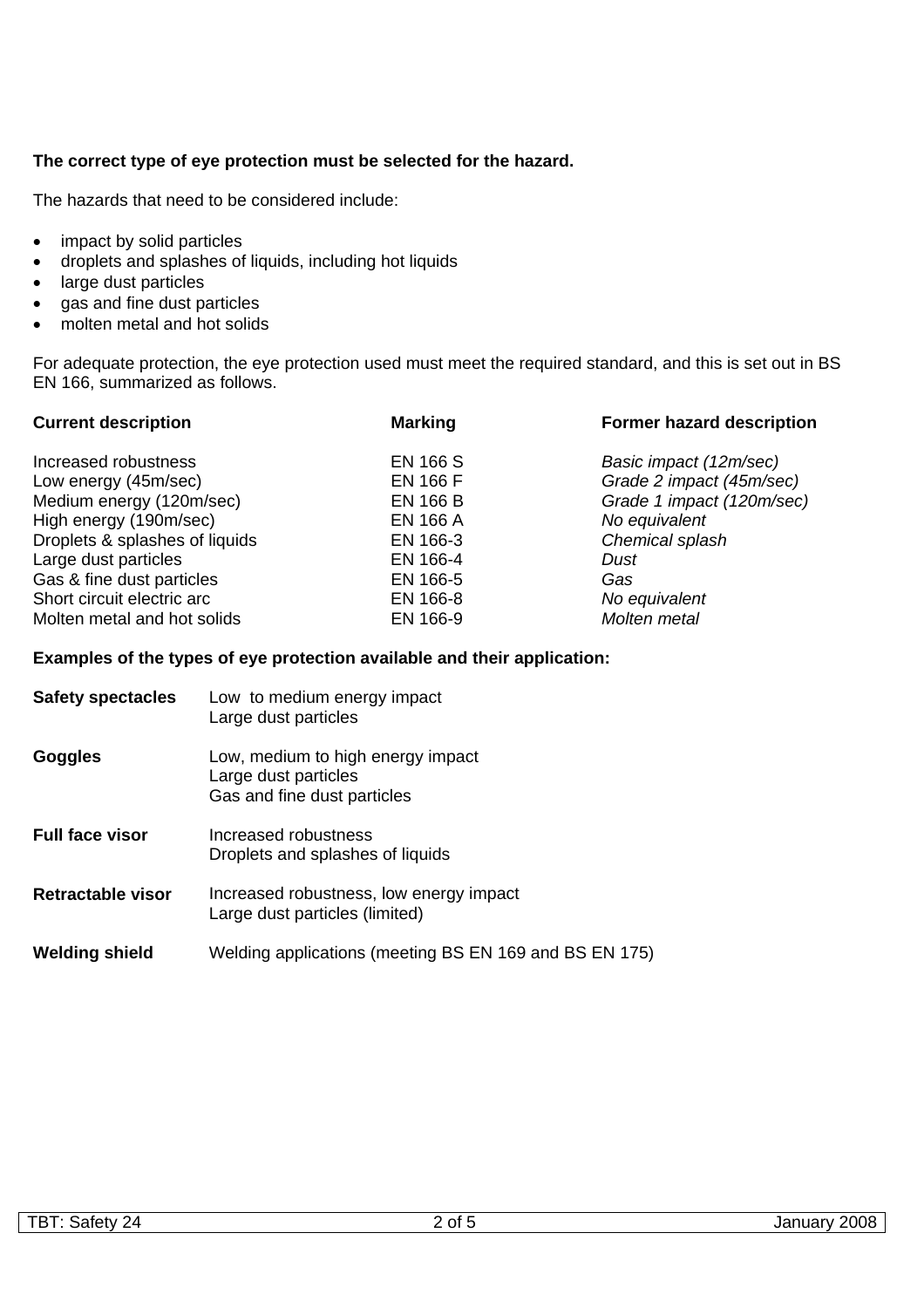# **Eye protection will be required when undertaking any of the following activities:**

- using hammers and chisels
- the handling of, or coming into contact with, corrosive or irritant substances such as acids or alkalis such as cement
- the use of any gas, vapour, dust or powder under pressure
- any work with molten metals or other molten substances
- work with any hot liquids, dusts or powders
- working with any equipment which uses light-producing instruments
- work carried out using abrasive material where sparks may be given off
- work with any tools which will result in chippings being broken off
- work with milling machines where fine fragments are spun off at speed
- work with equipment where radiation is given off
- work involving welding where intense lights may be produced

#### **Wearing eye protection is mandatory where a notice indicates that it MUST be worn:**



Places where eye protection MUST be worn include:

- silo fill points while powder is being blown in under pressure
- handling hot dusts
- supervising or attending bitumen deliveries
- breaking out concrete residue in a pan mixer
- removing mortar build up
- handling lime spillages
- chipping welding spatter
- washing down using recycled water at a concrete or mortar batching plant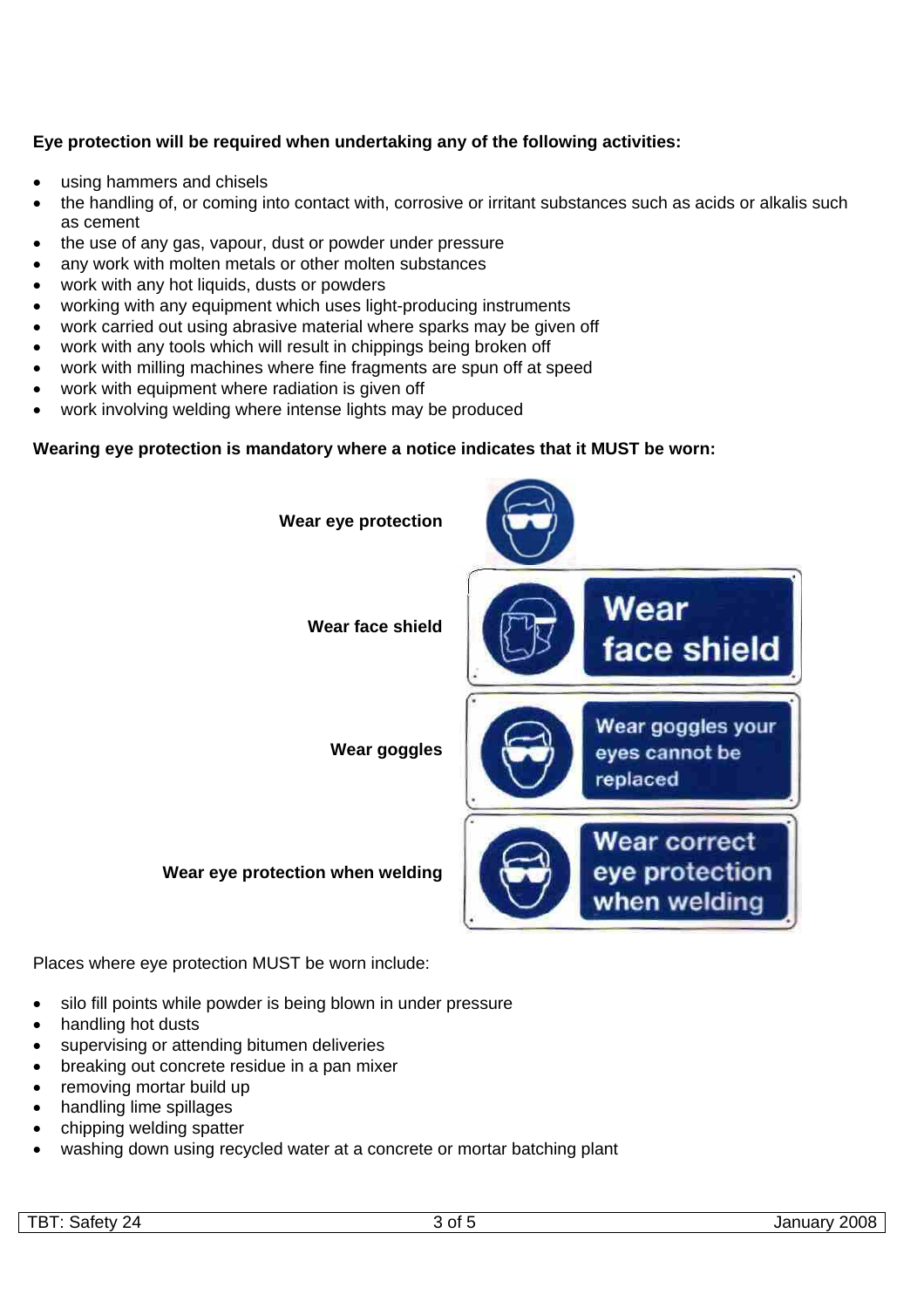This list is not exhaustive - there will be other places where you must wear eye protection.

Look after your eye protection - if it becomes scratched or damaged you must obtain a replacement. You are responsible for checking your glasses, goggles or visor.

|              |                                                                                           | A                                       | В                                                                                     | С                                                        |
|--------------|-------------------------------------------------------------------------------------------|-----------------------------------------|---------------------------------------------------------------------------------------|----------------------------------------------------------|
|              | What hazards need to be<br>considered?                                                    | Impact by solid<br>particles            | Noise and vibration                                                                   | Droplets and<br>splashes of liquids                      |
| $\mathbf{2}$ | When is eye protection<br>required?                                                       | Using a hammer<br>and chisel            | Using a hand held<br>screwdriver                                                      | Using a powered<br>hand grinder                          |
| 3            | For high energy impact<br>protection, what gives you<br>better protection?                | Safety spectacles                       | Goggles                                                                               | Your normal<br>prescription glasses                      |
| 4            | When dealing with droplets<br>and splashing liquids, what<br>gives you better protection? | Safety spectacles                       | Goggles                                                                               | Full face visor                                          |
| 5            | How will you know what type<br>of protection you should be<br>wearing?                    | Local signage<br>should be<br>displayed | You should have received<br>training for the task which<br>will tell you what to wear | Assume that you do<br>not need protection<br>unless told |

## **QUESTIONS – (there may be more than one correct answer)**